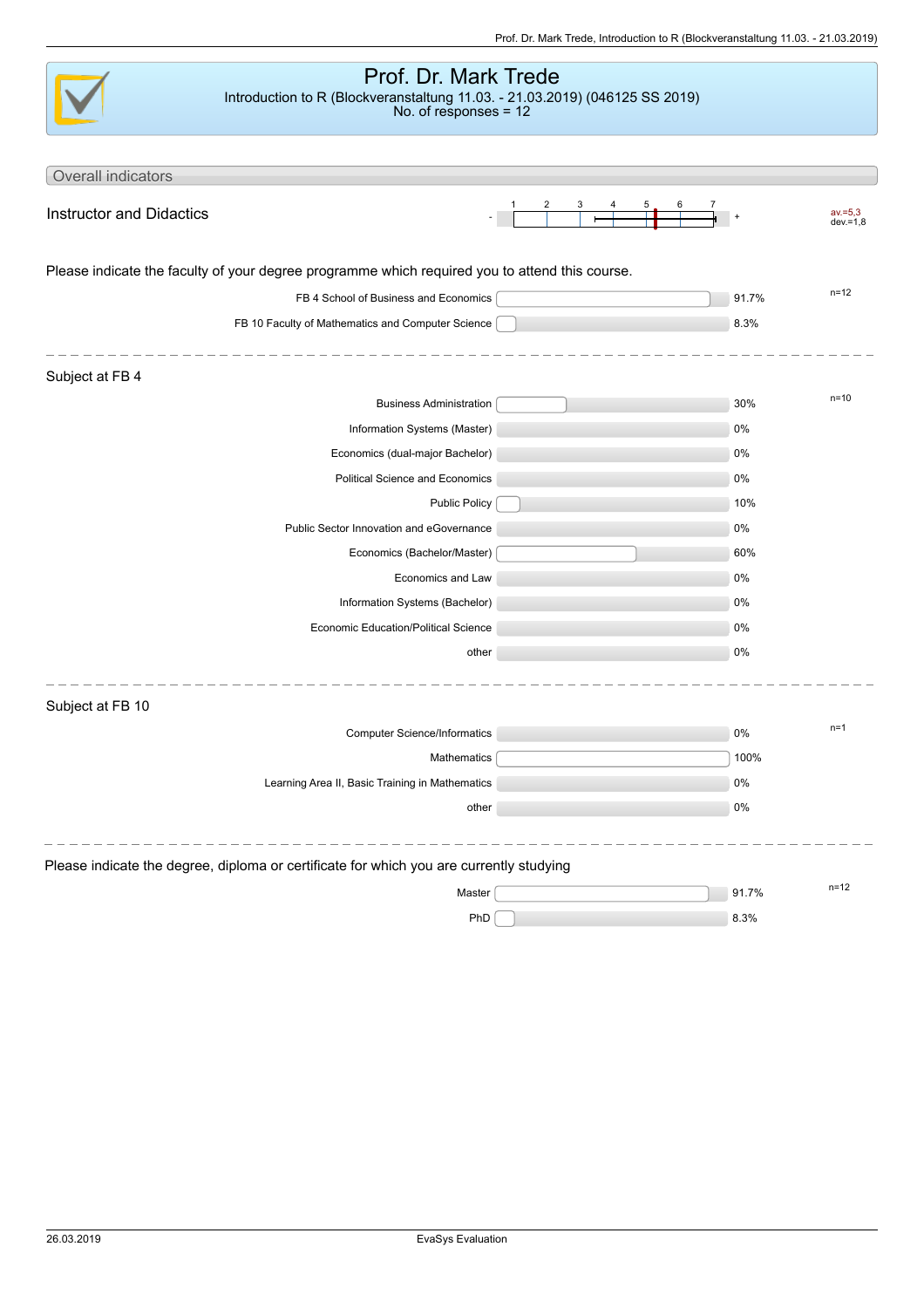## How many hours did you spend every week on preparation and post-preparation for the course?

|             | 0              | 9.1%  | $n = 11$ |
|-------------|----------------|-------|----------|
|             | 1              | 27.3% |          |
|             | 2              | 18.2% |          |
|             | 3              | 18.2% |          |
|             | 4              | 9.1%  |          |
|             | 5              | 9.1%  |          |
|             | 6              | 0%    |          |
|             | $\overline{7}$ | 0%    |          |
|             | 8              | 0%    |          |
|             | 9 <sup>1</sup> | 9.1%  |          |
| more than 9 |                | $0\%$ |          |
|             |                |       |          |

. <u>\_ \_ \_ \_ \_ \_ \_ \_ \_ \_ \_ \_ \_ \_ \_ \_ \_ \_</u> \_ \_ \_

 $n=12$ 

On a scale ranging from 1.0 (very good) to 5.0 (unacceptable) I would grade the course

 $\frac{1}{2}$ 

| 1.0     | 16.7% |
|---------|-------|
| $1.3$   | 25%   |
| $1.7\,$ | 16.7% |
| $2.0\,$ | 8.3%  |
| 2.3     | 0%    |
| $2.7\,$ | 8.3%  |
| $3.0\,$ | 8.3%  |
| 3.3     | 0%    |
| $3.7\,$ | 8.3%  |
| 4.0     | 0%    |
| $5.0$   | 8.3%  |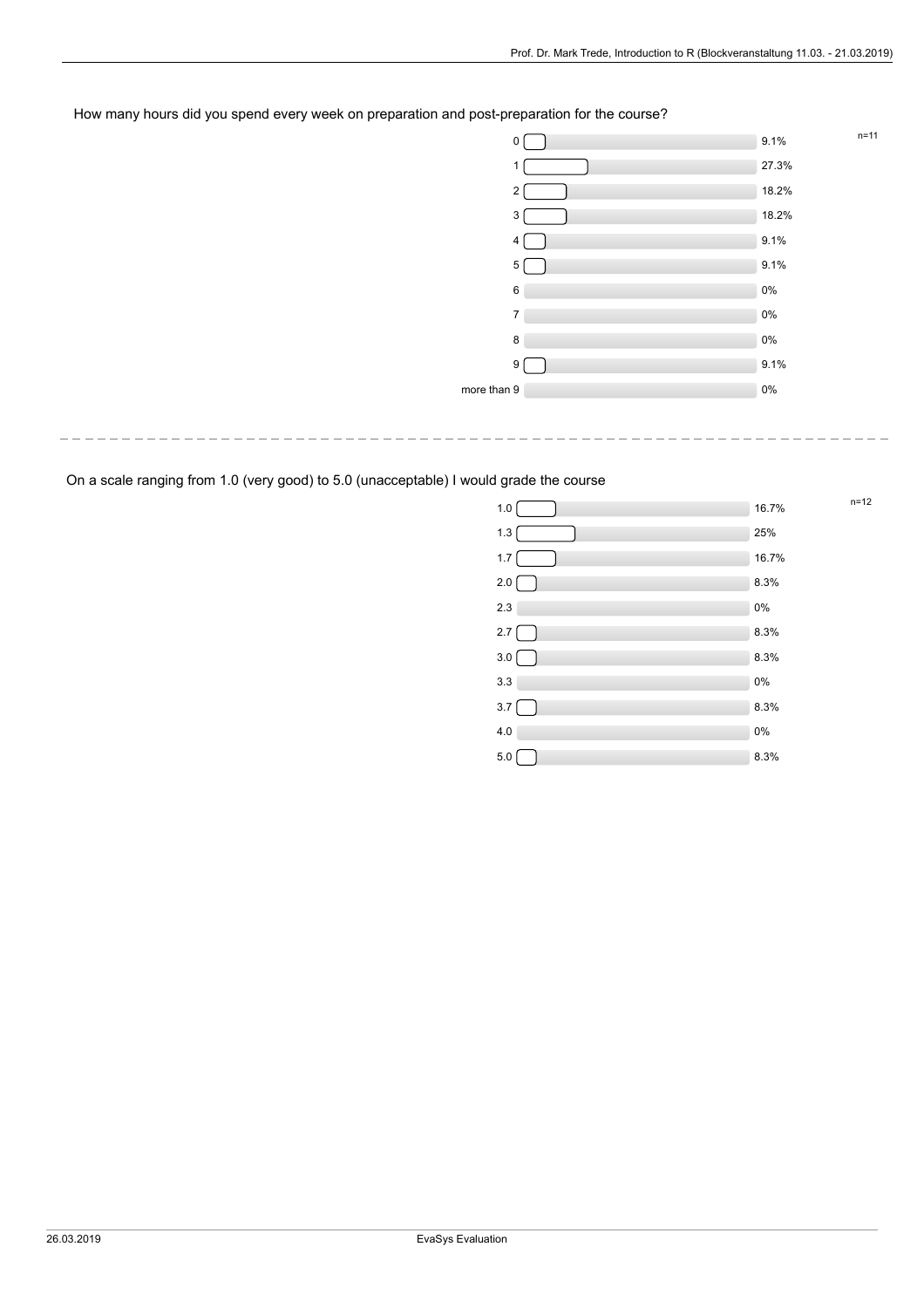# Profile

Name of the instructor: Prof. Dr. Mark Trede Name of the course: (Name of the survey)

Subunit: FB04 Wirtschaftswissenschaftliche Fakultät Introduction to R (Blockveranstaltung 11.03. - 21.03.2019)

Values used in the profile line: Mean

## Instructor and Didactics

| The course provided me with a good overview of<br>the topics covered.                                                    | completely<br>disagree |  | completely<br>agree | $n = 12$ | $av = 5.5$ | $md=6.0$ | $dev = 1.8$ |
|--------------------------------------------------------------------------------------------------------------------------|------------------------|--|---------------------|----------|------------|----------|-------------|
| The teacher often used examples that helped me<br>understand the course content.                                         | completely<br>disagree |  | completely<br>agree | $n=12$   | $av = 5.0$ | $md=5.5$ | $dev = 2.1$ |
| In my opinion the teacher responded adequately to<br>students' questions and comments.                                   | completely<br>disagree |  | completely<br>agree | $n = 12$ | $av = 5.4$ | $md=6.0$ | $dev = 1.8$ |
| The course content was presented in a way that<br>aroused my interest.                                                   | completely<br>disagree |  | completely<br>agree | $n = 12$ | $av = 5.5$ | $md=6.0$ | $dev = 1.8$ |
| The structure of the course was presented and<br>followed in an understandable way.                                      | completely<br>disagree |  | completely<br>agree | $n = 11$ | $av = 5.2$ | $md=6.0$ | $dev = 1.8$ |
| In my opinion the teacher's time management in the<br>course was good                                                    | completely<br>disagree |  | completely<br>agree | $n=12$   | $av = 5.4$ | $md=5.5$ | $dev = 1.2$ |
| The course made me look forward to deeper<br>involvement in certain course content in the future.                        | completely<br>disagree |  | completely<br>agree | $n=12$   | $av = 5.7$ | $md=6.5$ | $dev = 1.7$ |
| The course content was presented in such a way<br>that I was able to undersstand it well.                                | completely<br>disagree |  | completely<br>agree | $n=12$   | $av = 4.9$ | $md=6.0$ | $dev = 2.2$ |
| The course content was presented in such a way<br>that interconnectios between the topics covered<br>became clear to me. | completely<br>disagree |  | completely<br>agree | $n=12$   | $av = 5.3$ | $md=6.0$ | $dev = 2.0$ |
| I received concrete information regarding post-<br>preparation of the course content.                                    | completely<br>disagree |  | completely<br>agree | $n=12$   | $av = 4.8$ | $md=5.0$ | $dev = 1,8$ |
| For me, the presentation and communication of the<br>course content was                                                  | too difficult          |  | too easy            | $n = 12$ | $av = 2.5$ | $md=3.0$ | $dev = 0.7$ |

## Additional module: Term papers and Presentations

| All teacher expectations regarding the term paper(s)<br>were clear to me at all times.               | disagree<br>completely |  | agree<br>competely | $n = 11$ | av.=4.1    | $md=4.0$ | $dev = 1.9$ |
|------------------------------------------------------------------------------------------------------|------------------------|--|--------------------|----------|------------|----------|-------------|
| I was able to write the term paper(s) within the<br>prescribed time span.                            | disagree<br>completely |  | agree<br>competely | $n=10$   | $av = 4.2$ | $md=4.0$ | $dev = 1.2$ |
| I was given helpful feedback concerning the quality<br>of my term paper(s) contents.                 | disagree<br>completely |  | agree<br>competely | $n=10$   | $av = 4.3$ | $md=4,0$ | $dev = 1.3$ |
| The teacher made helpful suggestions regarding the<br>preparation of the content of my presentation. | disagree<br>completely |  | agree<br>competely | $n=10$   | $av = 4.3$ | $md=4.0$ | $dev = 1.3$ |
| The teacher made helpful suggestions regarding the<br>preparation of my presentation.                | disagree<br>completely |  | agree<br>competely | $n=10$   | $av = 4.4$ | $md=4.0$ | $dev = 1,3$ |
| I was given helpful feedback regarding the quality of<br>my presentation.                            | disagree<br>completely |  | agree<br>competely | $n=10$   | $av = 4.5$ | $md=4.0$ | $dev = 1.2$ |
| I was satisfied with the support on advance.                                                         | disagree<br>completely |  | agree<br>competely | $n = 11$ | $av = 4.5$ | $md=4.0$ | $dev = 1.5$ |